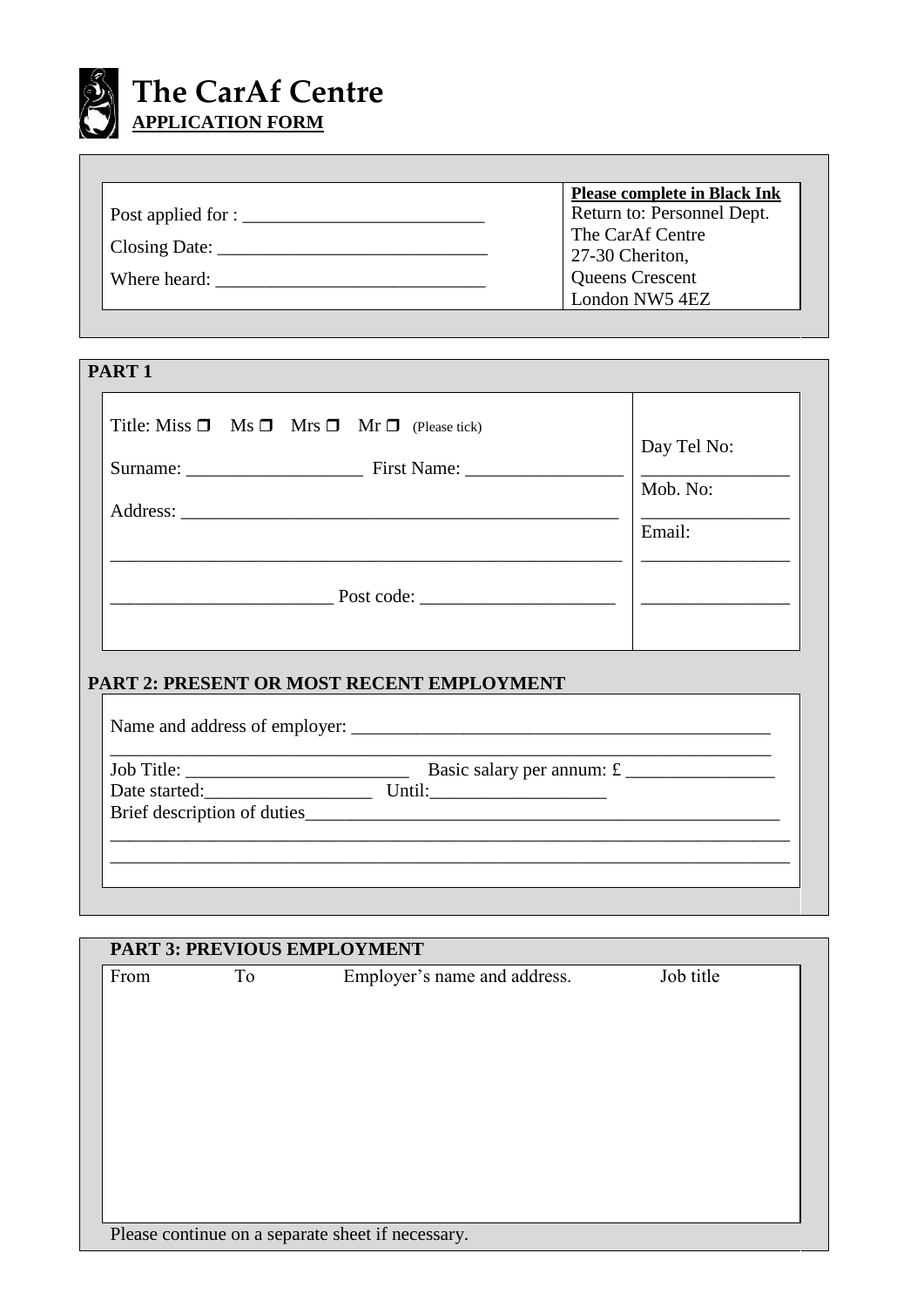| <b>PART 4: REFERENCES</b><br>post. One should be your present/most recent employer. | Please give names and addresses of two referees who can verify your suitability for this |
|-------------------------------------------------------------------------------------|------------------------------------------------------------------------------------------|
| Name:                                                                               | Name:                                                                                    |
| Job Title:                                                                          | Job title:                                                                               |
| Address:                                                                            | Address:                                                                                 |
| Tel:                                                                                | Tel:                                                                                     |
| Referees will be contacted if you are short listed                                  |                                                                                          |

# **PART 5: EDUCATION AND QUALIFICATIONS**

|      |    | <b>Secondary/further education</b> |                                                                 |
|------|----|------------------------------------|-----------------------------------------------------------------|
| From | To |                                    | Subjects studied and results Educational establishment attended |
|      |    |                                    |                                                                 |
|      |    |                                    |                                                                 |
|      |    |                                    |                                                                 |
|      |    |                                    |                                                                 |
|      |    |                                    |                                                                 |
|      |    |                                    |                                                                 |
|      |    |                                    |                                                                 |
|      |    |                                    |                                                                 |
|      |    |                                    |                                                                 |
|      |    |                                    |                                                                 |
|      |    | Other training courses attended.   |                                                                 |
| From | To | Course title                       | Educational establishment attended                              |
|      |    |                                    |                                                                 |
|      |    |                                    |                                                                 |
|      |    |                                    |                                                                 |
|      |    |                                    |                                                                 |
|      |    |                                    |                                                                 |
|      |    |                                    |                                                                 |
|      |    |                                    |                                                                 |
|      |    |                                    |                                                                 |
|      |    |                                    |                                                                 |
|      |    |                                    |                                                                 |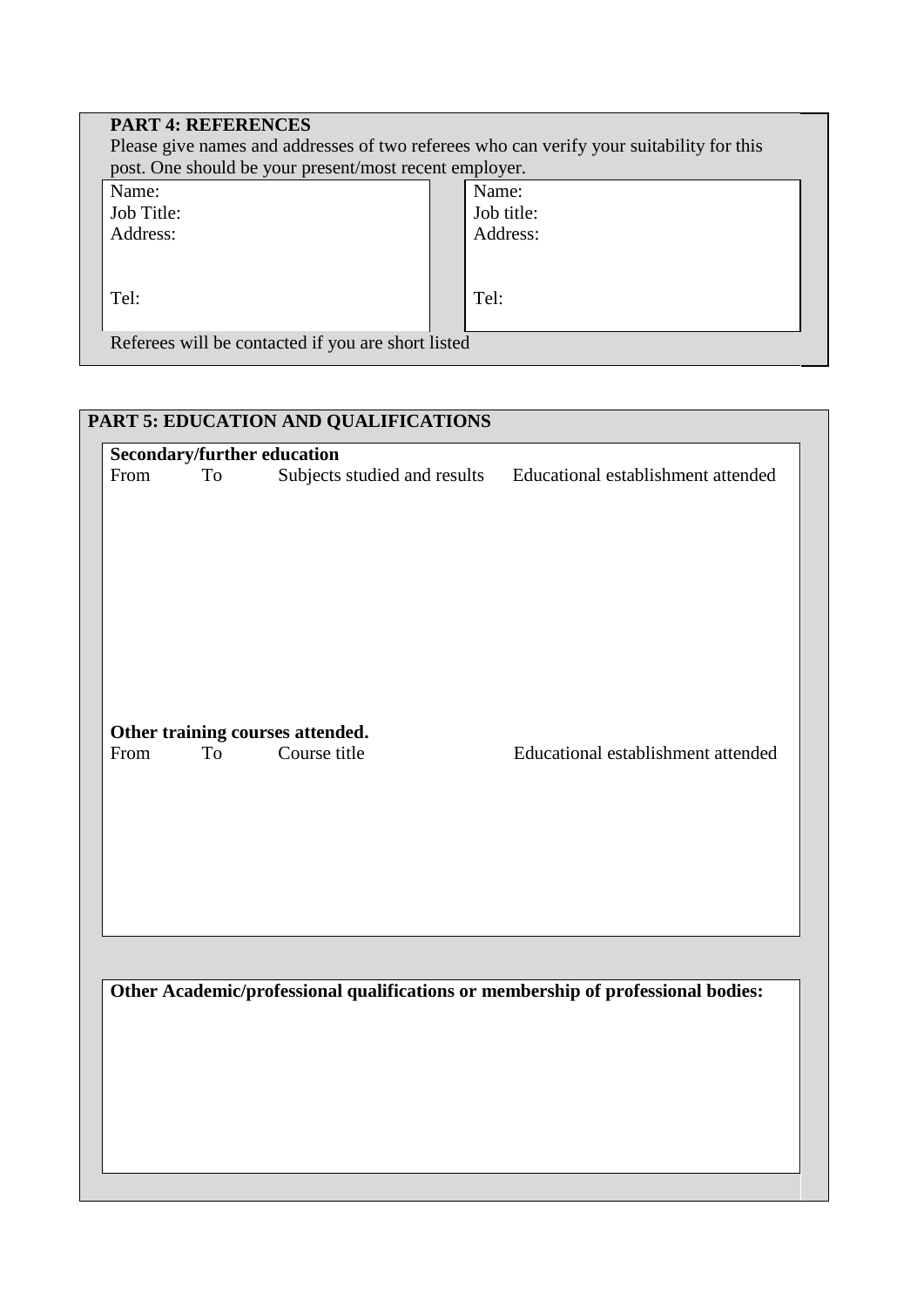#### **PART 6: RELEVANT EXPERIENCE/SKILLS AND ABILITIES**

Please support your application with a statement in which you explain how you meet the requirements of the post as described in the job description and person specification. Please include details of any relevant unpaid or voluntary work. *Please continue on a separate sheet if necessary.*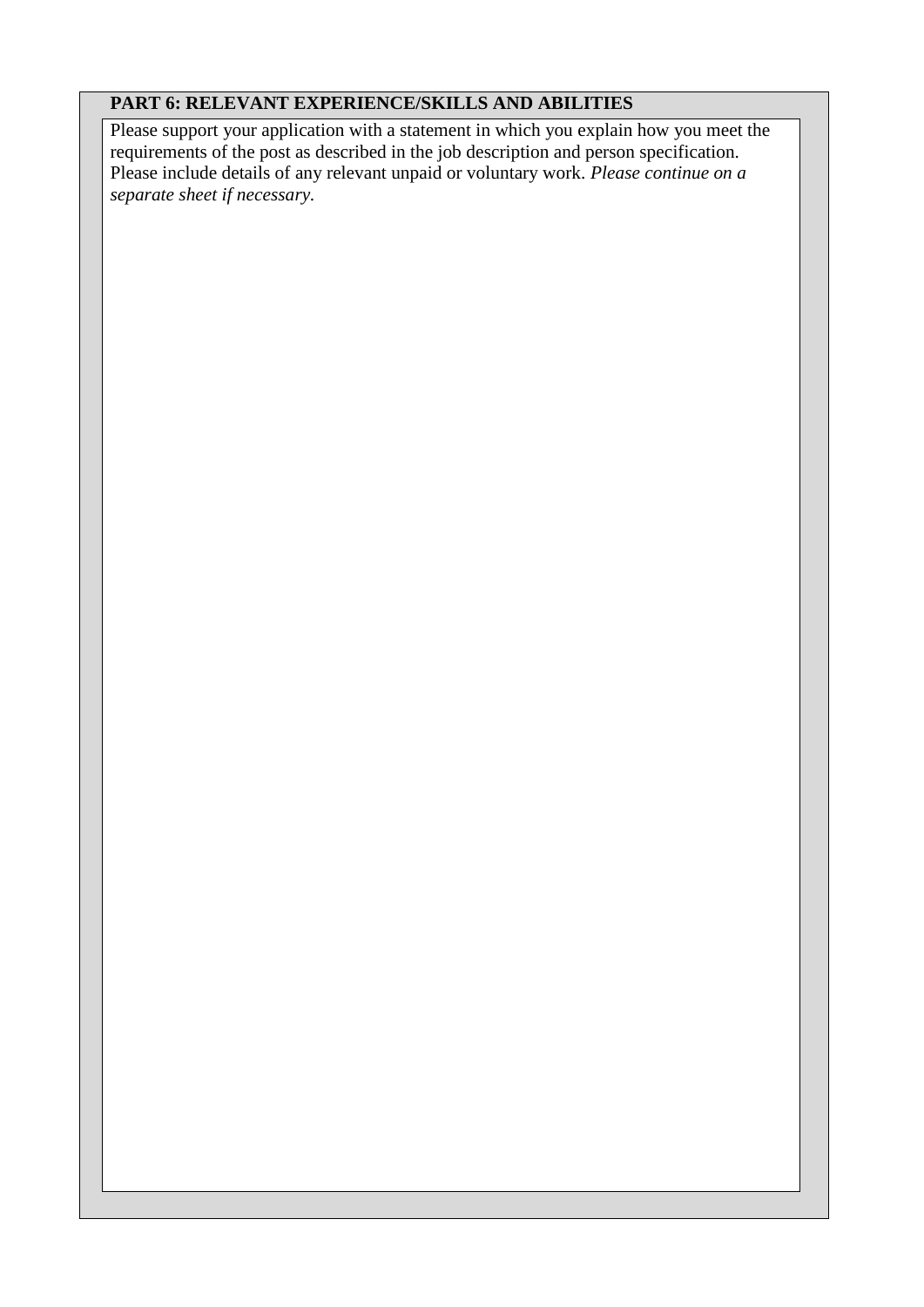## **PART 7: DICLOSURE OF CRIMINAL CONVICTIONS**

| The Rehabilitation of Offenders Act 1974 (Exceptions) (Amendments) Order 1986 does<br>not apply to posts where there is access to children. As this post involves working with<br>children and young people, applicants must disclose all their previous criminal convictions,<br>including 'spent' convictions, bind over orders and cautions. |
|-------------------------------------------------------------------------------------------------------------------------------------------------------------------------------------------------------------------------------------------------------------------------------------------------------------------------------------------------|
| Have you ever been convicted of a criminal offence?                                                                                                                                                                                                                                                                                             |
| YES<br>$NO$ (please tick)                                                                                                                                                                                                                                                                                                                       |
| If yes, please give details:                                                                                                                                                                                                                                                                                                                    |
|                                                                                                                                                                                                                                                                                                                                                 |
|                                                                                                                                                                                                                                                                                                                                                 |
|                                                                                                                                                                                                                                                                                                                                                 |
|                                                                                                                                                                                                                                                                                                                                                 |

|     | <b>PART 8: EMPLOYMENT RESTRICTION</b> |                                                                 |  |
|-----|---------------------------------------|-----------------------------------------------------------------|--|
|     |                                       | Do you have any restrictions on taking up employment in the UK? |  |
|     |                                       |                                                                 |  |
| Yes |                                       | N <sub>0</sub>                                                  |  |
|     |                                       |                                                                 |  |
|     | Do you require a Visa / Work Permit?  |                                                                 |  |
|     |                                       |                                                                 |  |
| Yes |                                       | N <sub>0</sub>                                                  |  |
|     |                                       |                                                                 |  |
|     |                                       |                                                                 |  |

|     | <b>PART 9: SPECIAL NEEDS/DISABILITY</b>        |                |  |
|-----|------------------------------------------------|----------------|--|
|     | Do you have any disabilities or special needs? |                |  |
| Yes |                                                | N <sub>0</sub> |  |
|     |                                                |                |  |
|     |                                                |                |  |
|     |                                                |                |  |
|     |                                                |                |  |
|     |                                                |                |  |
|     | Are you registered disabled?                   |                |  |
| Yes |                                                | N <sub>0</sub> |  |
|     |                                                |                |  |
|     |                                                |                |  |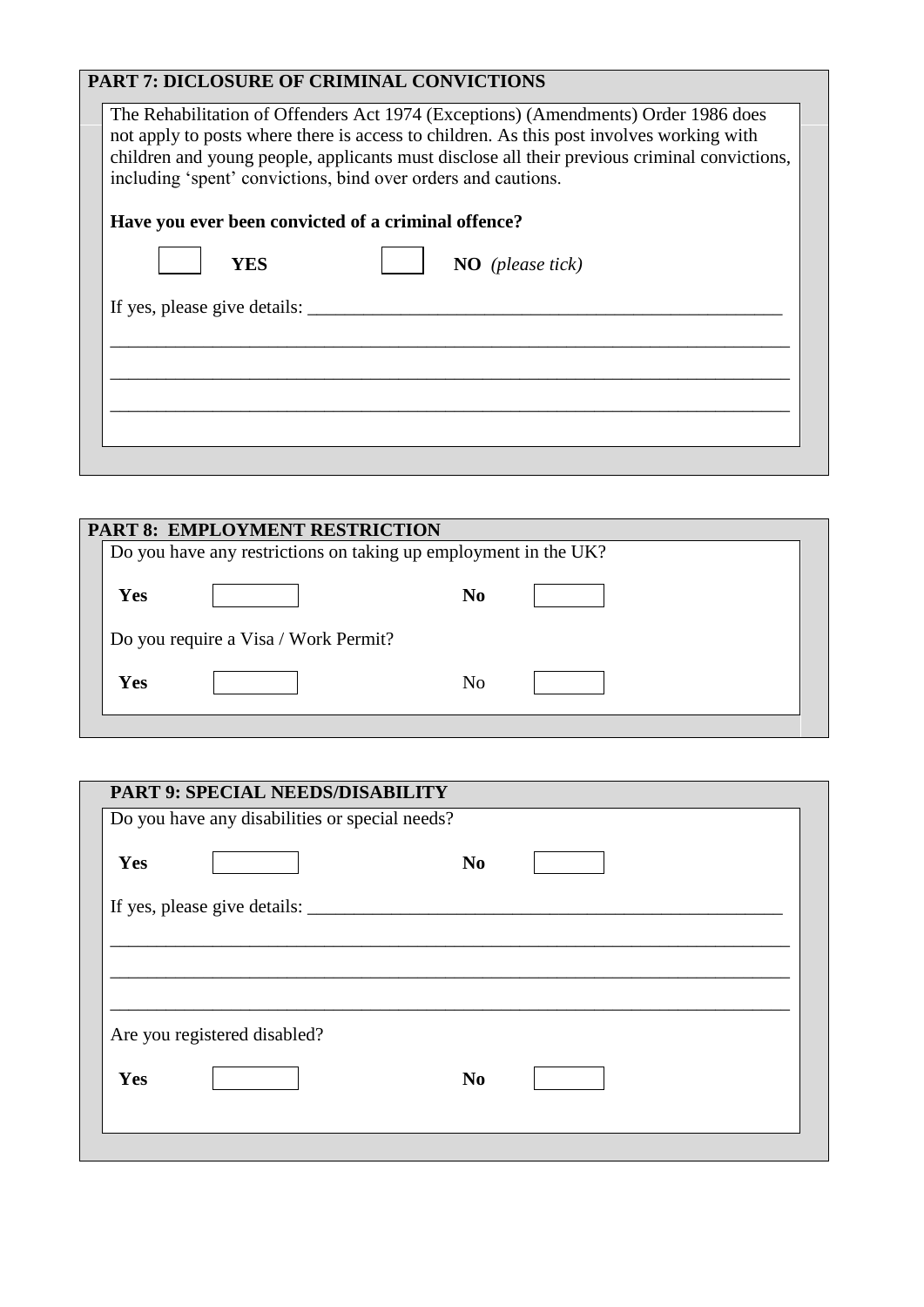### **PART 10: DECLARATION**

I declare that the information I have given on this application is correct to the best of my knowledge. I understand that in event of employment, I could be dismissed if I have deliberately given false information.

Signature: \_\_\_\_\_\_\_\_\_\_\_\_\_\_\_\_\_\_\_\_\_\_\_\_\_\_\_\_\_\_\_\_\_\_\_ Date: \_\_\_\_\_\_\_\_\_\_\_\_\_\_\_\_



**Please return to:** Personnel Dept. The CarAf Centre, 27-30 Cheriton, Queens Crescent, London NW5 4EZ